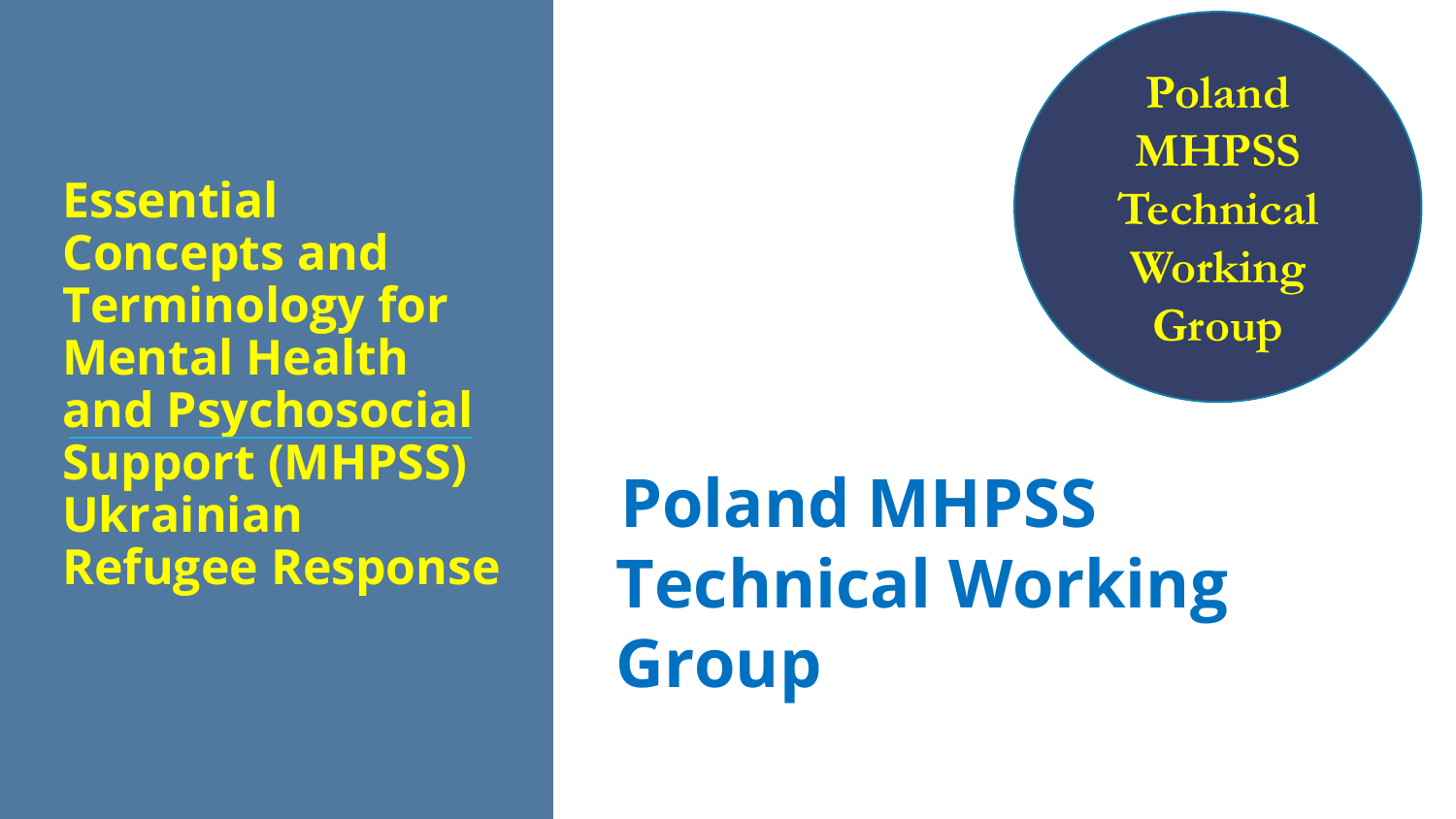See the document here in English Ukranian and Polish

<https://drive.google.com/drive/folders/1R6RsldANVlezOjz6w5bcqMVcCFqkoPzq?usp=sharing>

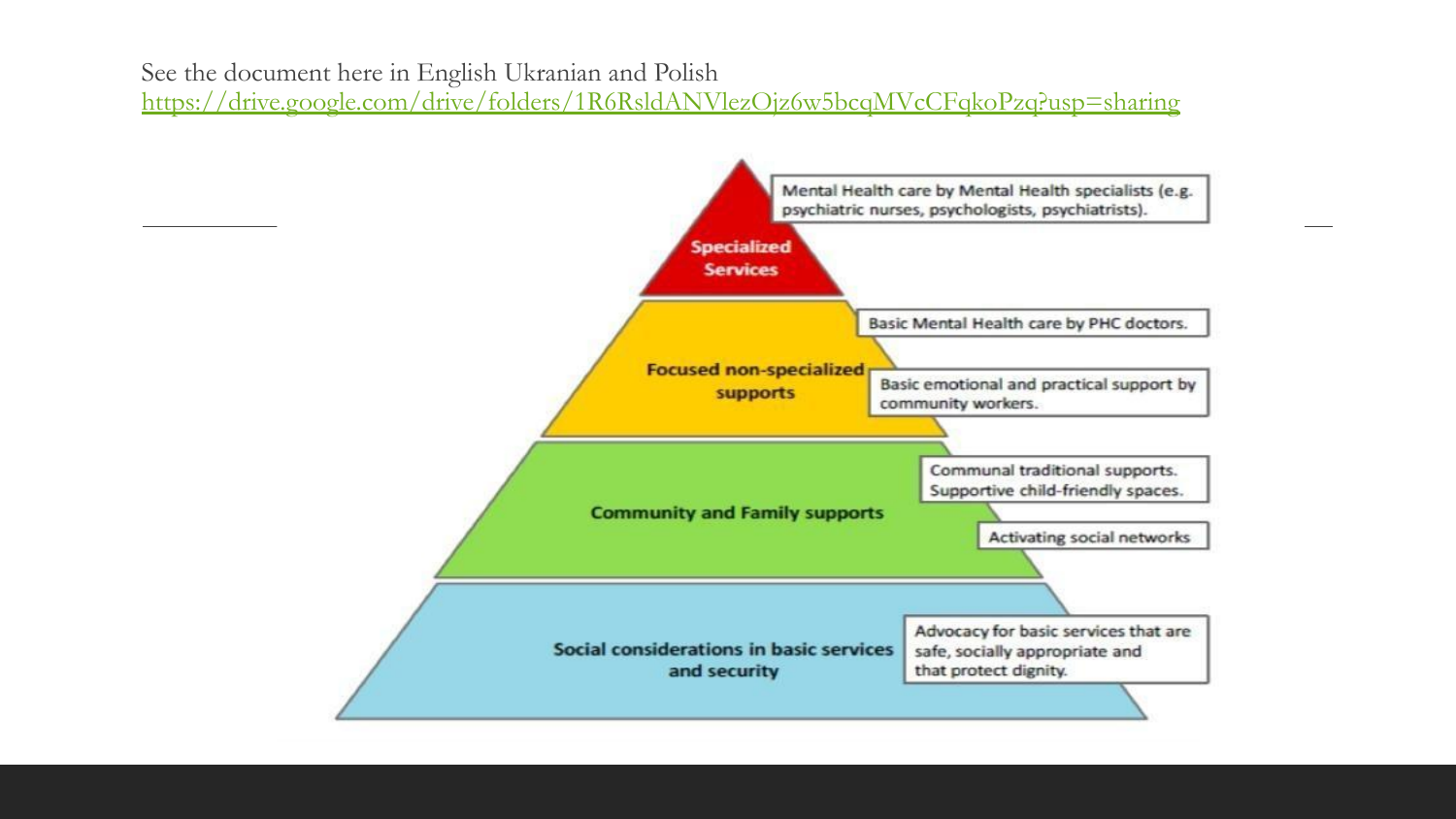### **What does MHPSS refer to?**

**MHPSS is an umbrella term used in mental health and psychosocial interventions that includes any support which people receive to protect and promote their well-being and prevent and treat mental health conditions.**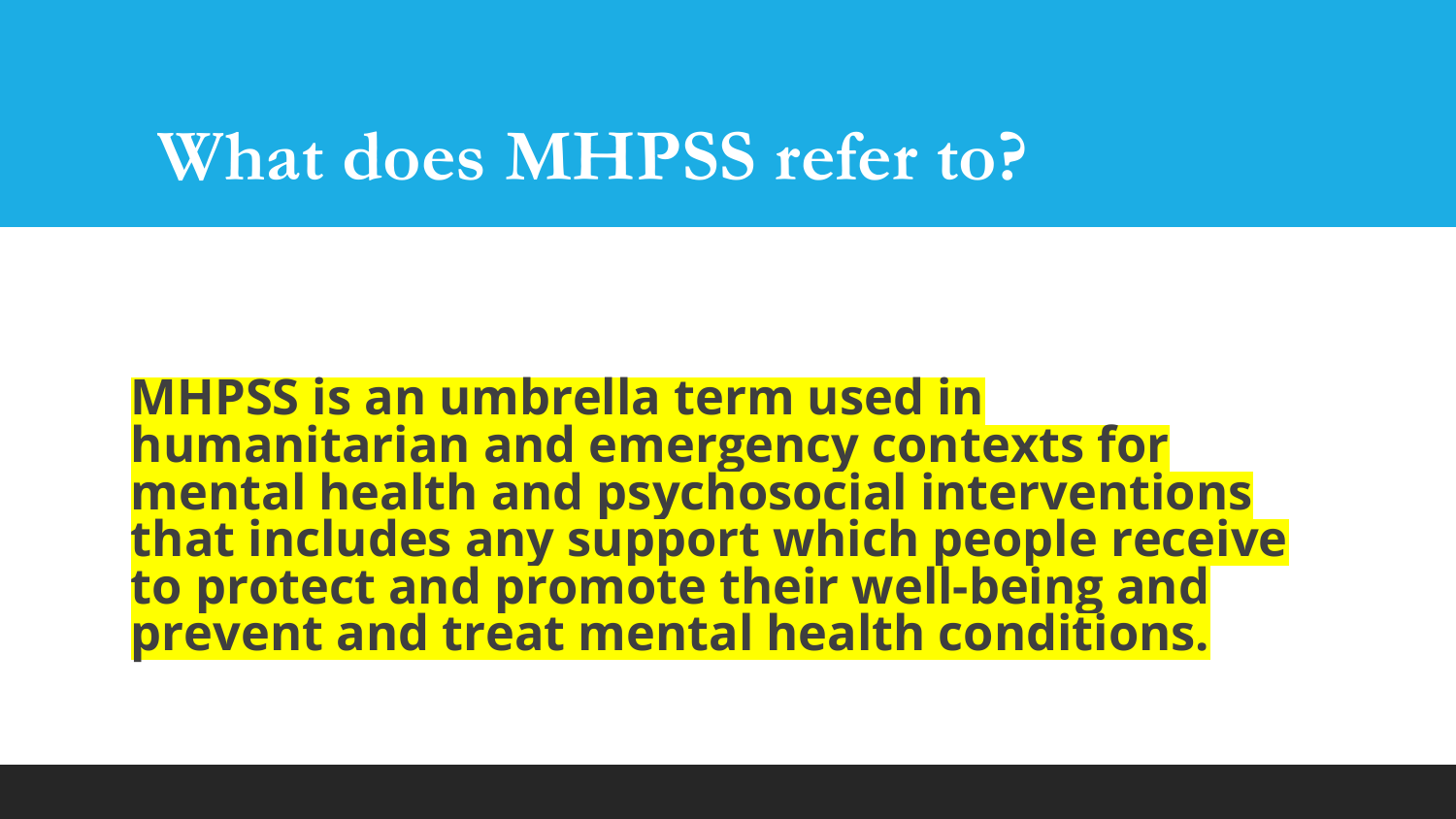### Which sectors should include MHPSS?

**All sectors of emergency response need to allocate resources and consider integrating mental health and psychosocial support into their programming (e.g. Psychological First Aid training) to ensure the safety of refugees and staff. HOW services are delivered matters most, either promoting recovery or elevating stress reactions.**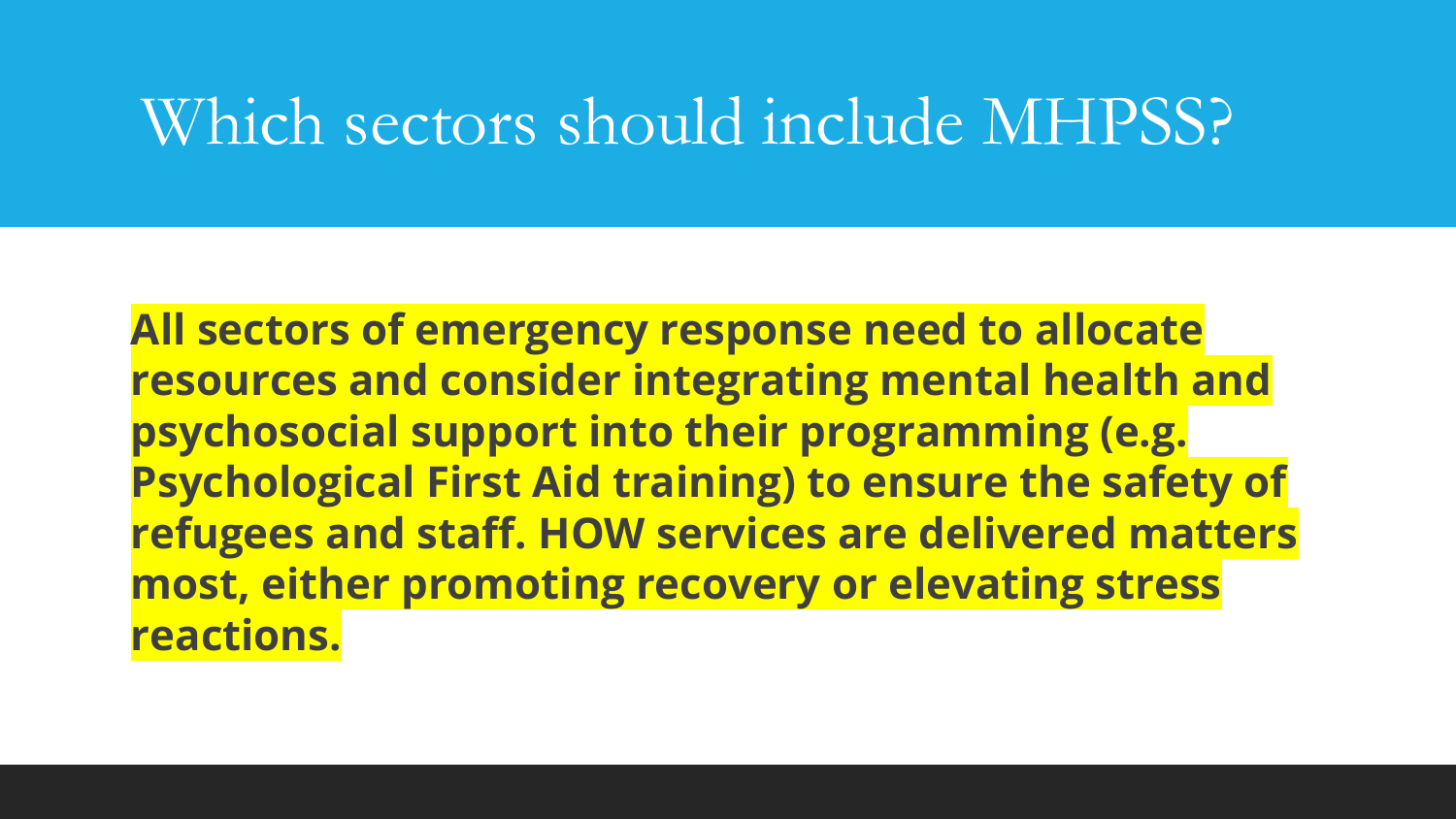### Essentials of MHPSS Communication

**Since the beginning of the war, people in Ukraine and Ukrainian refugees have been confronted with a range of stressors: exposure to violence; separation from, or loss of, loved ones; loss of homes and belongings; poor living conditions; lack of access to adequate food and sanitation; physical injuries and illnesses; and a lack of access to life supportive services such as health and social care.**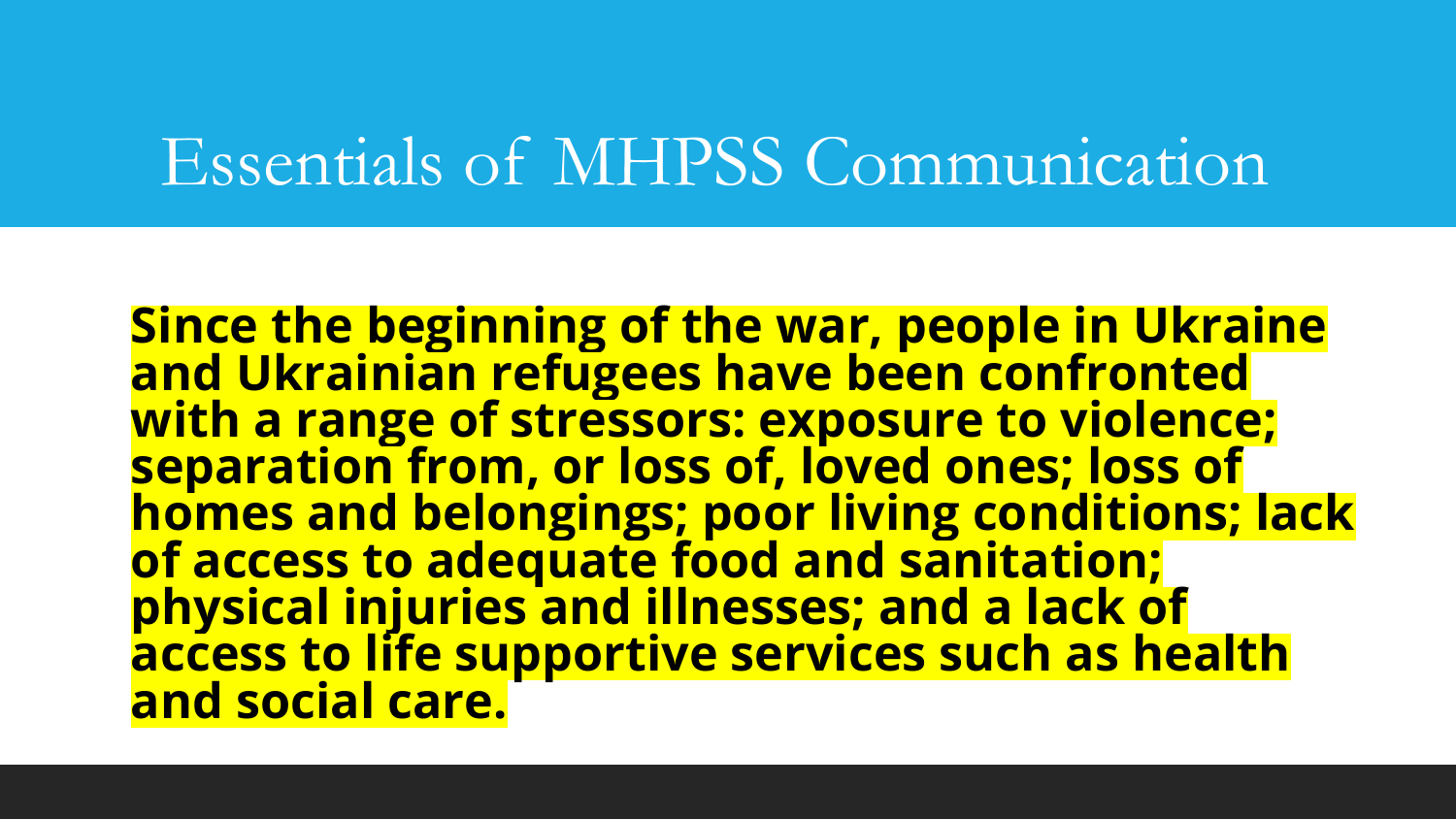When communicating with Ukrainian nationals and those who have arrived from Ukraine as a result of the war, please remember the following !!!

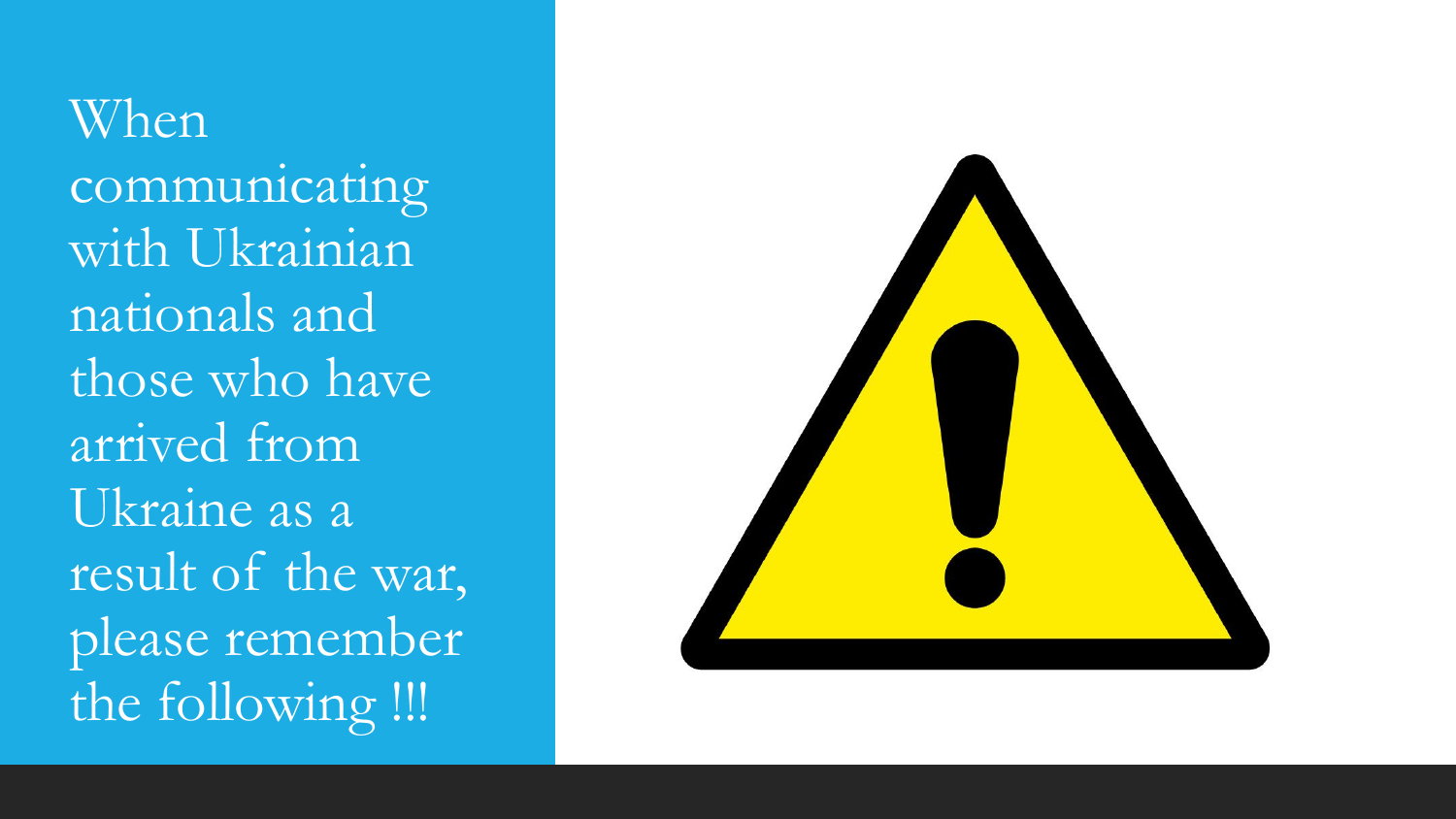Avoid assuming that everyone is traumatized! **Assuming and labelling everyone as traumatized** undermines emerging coping mechanisms and resilience at the individual and collective levels, which may lead to **'learned helplessness'** (i.e. not acting to improve living conditions even when having the ability to do so) and **stigma**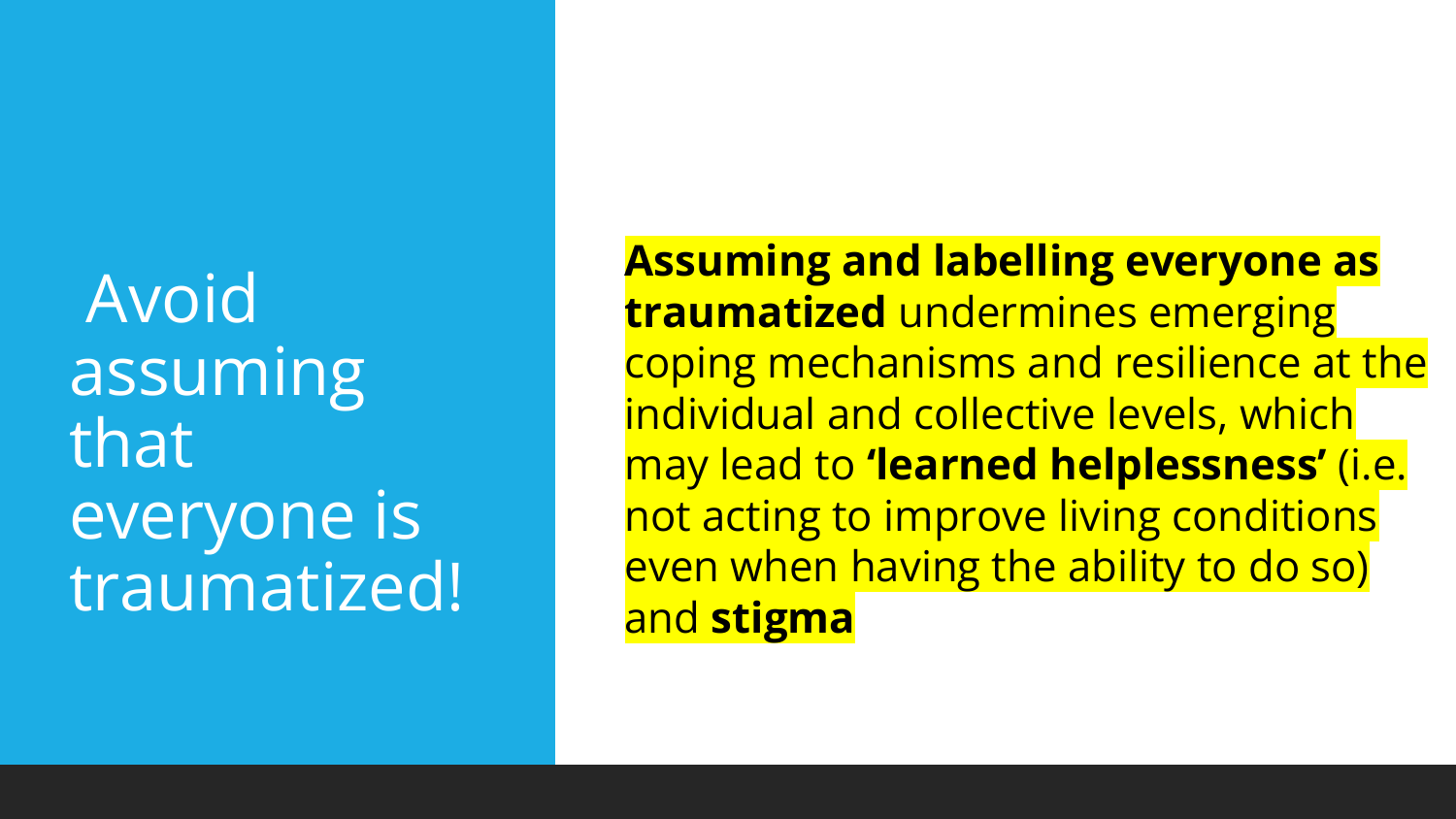Psychological distress is common and natural

Most people affected by humanitarian emergencies will experience signs of distress (e.g. feelings of anxiety and sadness, hopelessness, difficulty sleeping, fatigue, irritability or anger, and/or aches and pains). **This is to be expected and will for most people improve over time.**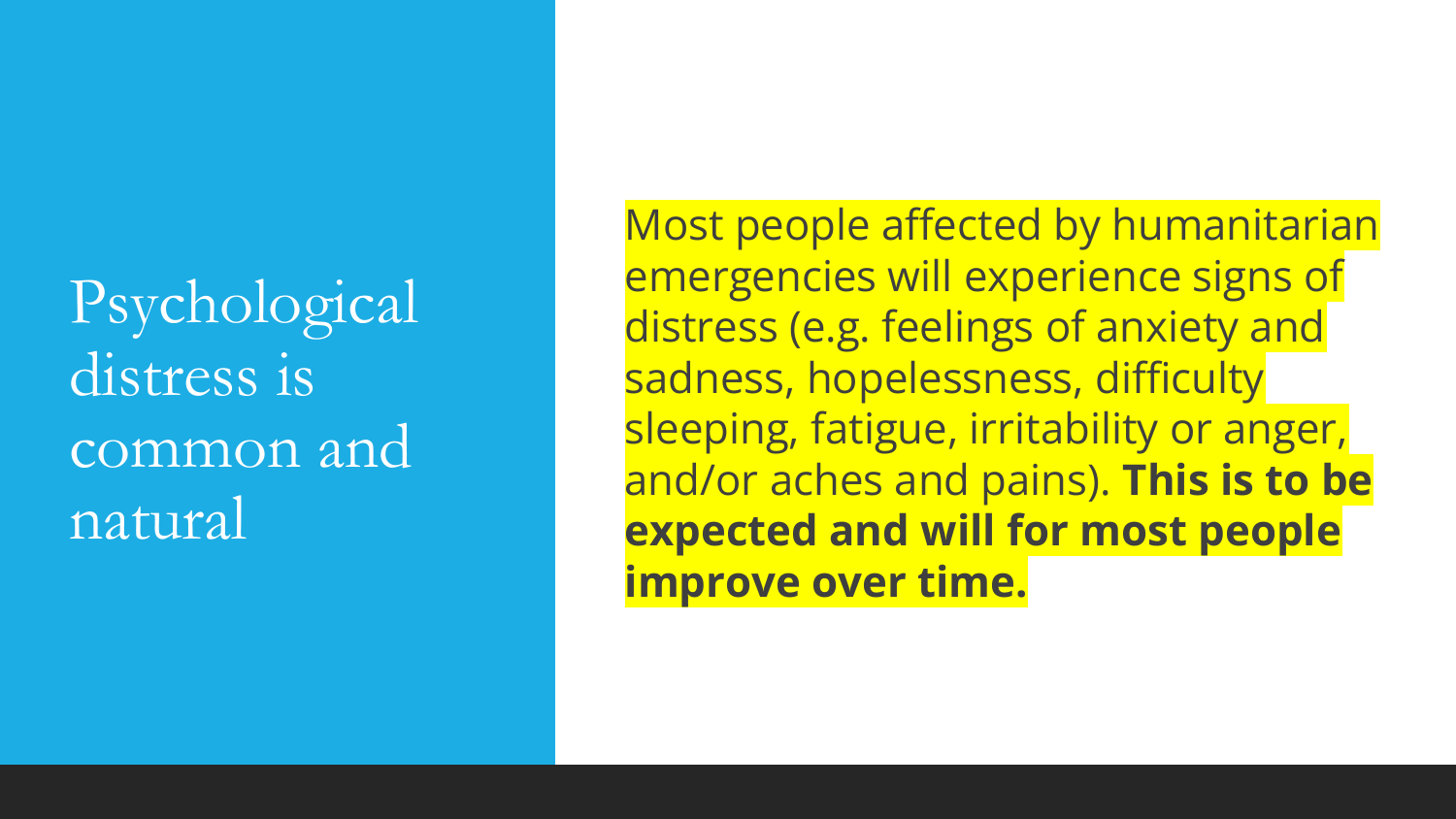In emergencies, people are affected in different ways and require different kinds of support

MHPSS involves developing a layered system of **complementary support systems/interventions** to meet the needs of different groups:

- access to basic needs and safety (e.g. food, shelter, water, basic health care);
- 2. strengthening family and community support;
- 3. non-specialized support (i.e. focused individual, family or group interventions by trained and supervised helpers like teachers/doctors)
- 4. specialized services (e.g. psychological/psychiatric support for people with severe mental health conditions)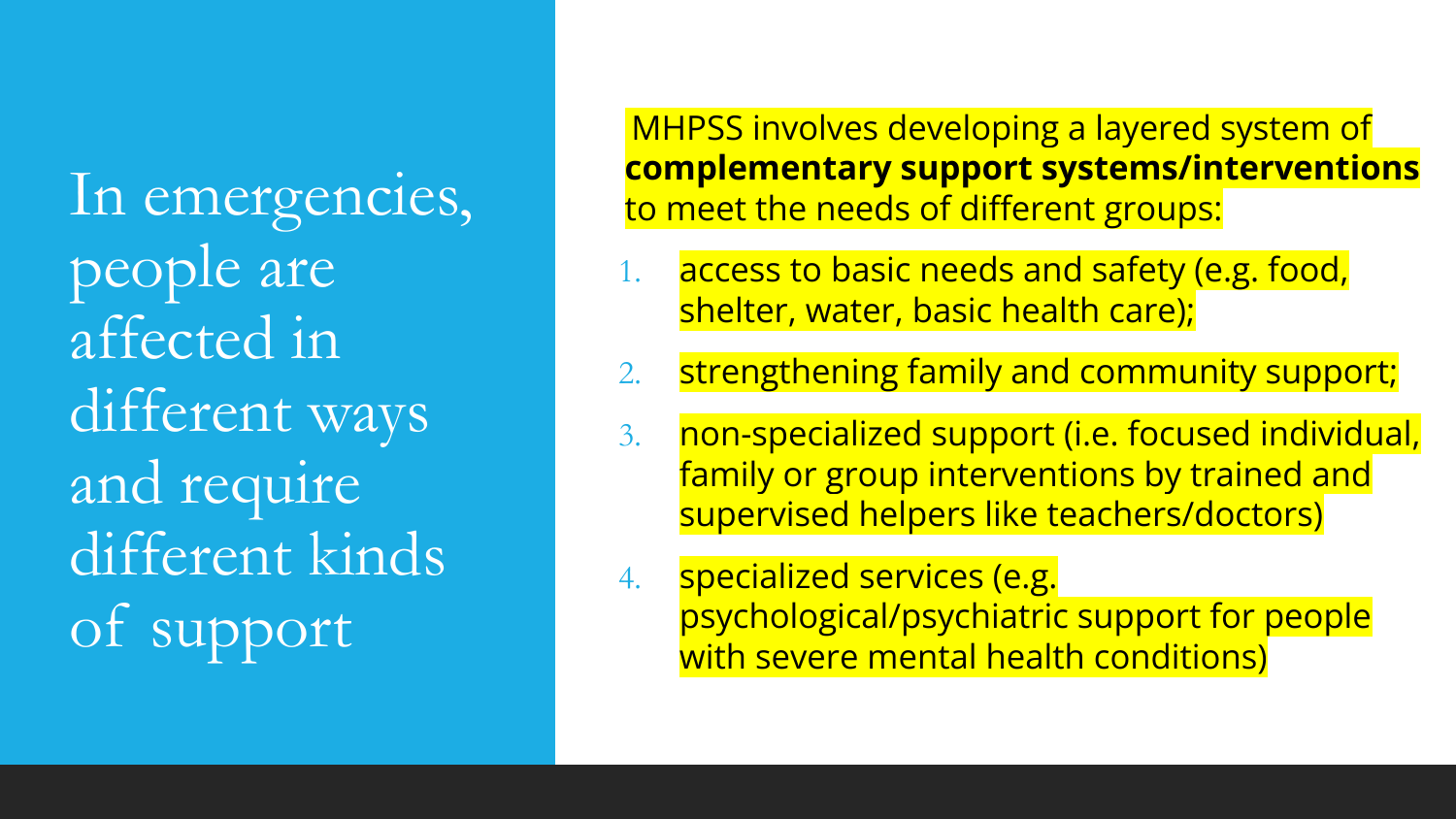Avoid emphasizing post-traumatic stress disorder (PTSD) in epidemiological projections

Most of the individual symptoms of PTSD are **natural stress reactions to abnormal life events**. **The vast majority of people will recover** from these reactions once they are safe, have their basic needs met, and have access to community support. A small number of people will develop PTSD, which requires a psychiatric evaluation and symptoms lasting for over one month. Common mental disorders such as depression and anxiety are also expected to be more prevalent.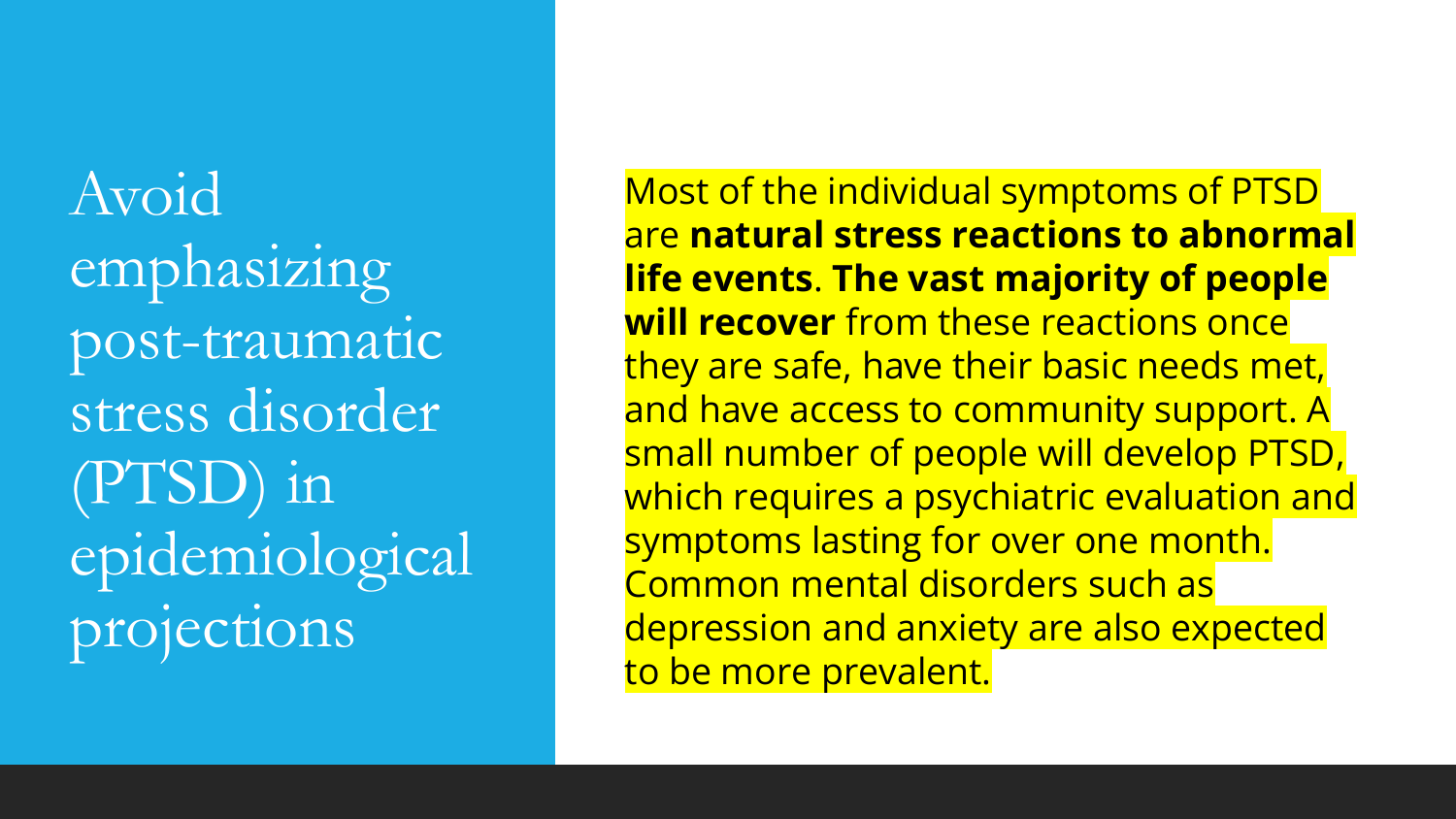### Loss is widespread among refugees

This includes loss of homes and assets, social and professional roles, sources of income, family connection, death of loved ones, and loss of a sense of belonging and connection which home gives. **Grief and intense emotional reactions are a natural reaction to loss.** Giving people venues to grieve and experience sadness is important. Grieving takes time and compassionate support, and requires specialized support only if it lasts for a long time and influences functioning.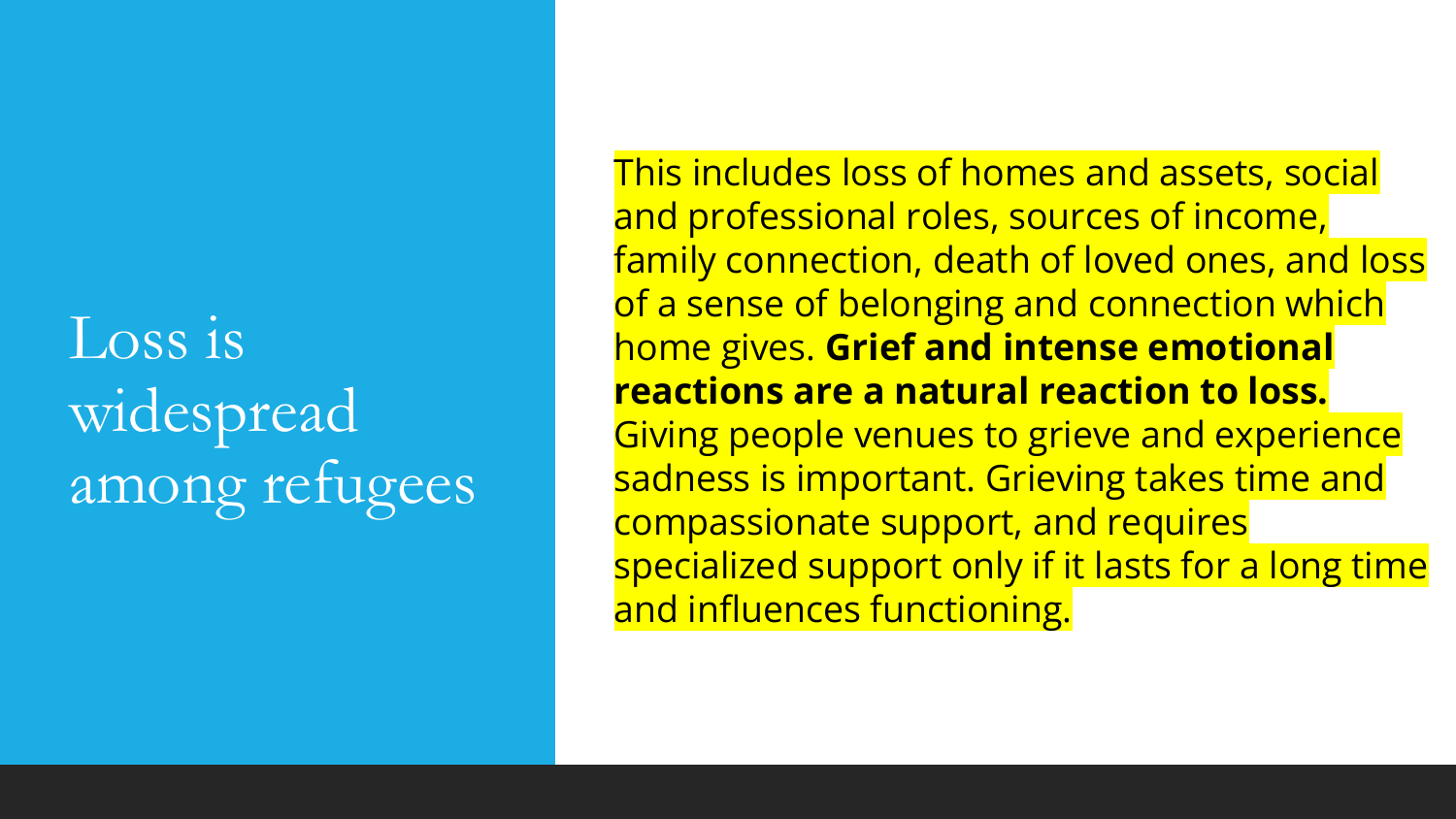Children react to stressful experiences in different ways

Children's emotions, behavior, and physical health may temporarily change—**this is natural in stressful times and does not necessarily mean they need to see a specialized mental health service provider.** Children are resilient and most will cope and recover well if they feel safe, their basic needs are met, and **they have care and attention from loved ones.** It is important to address MHPSS needs of the caregivers, as well.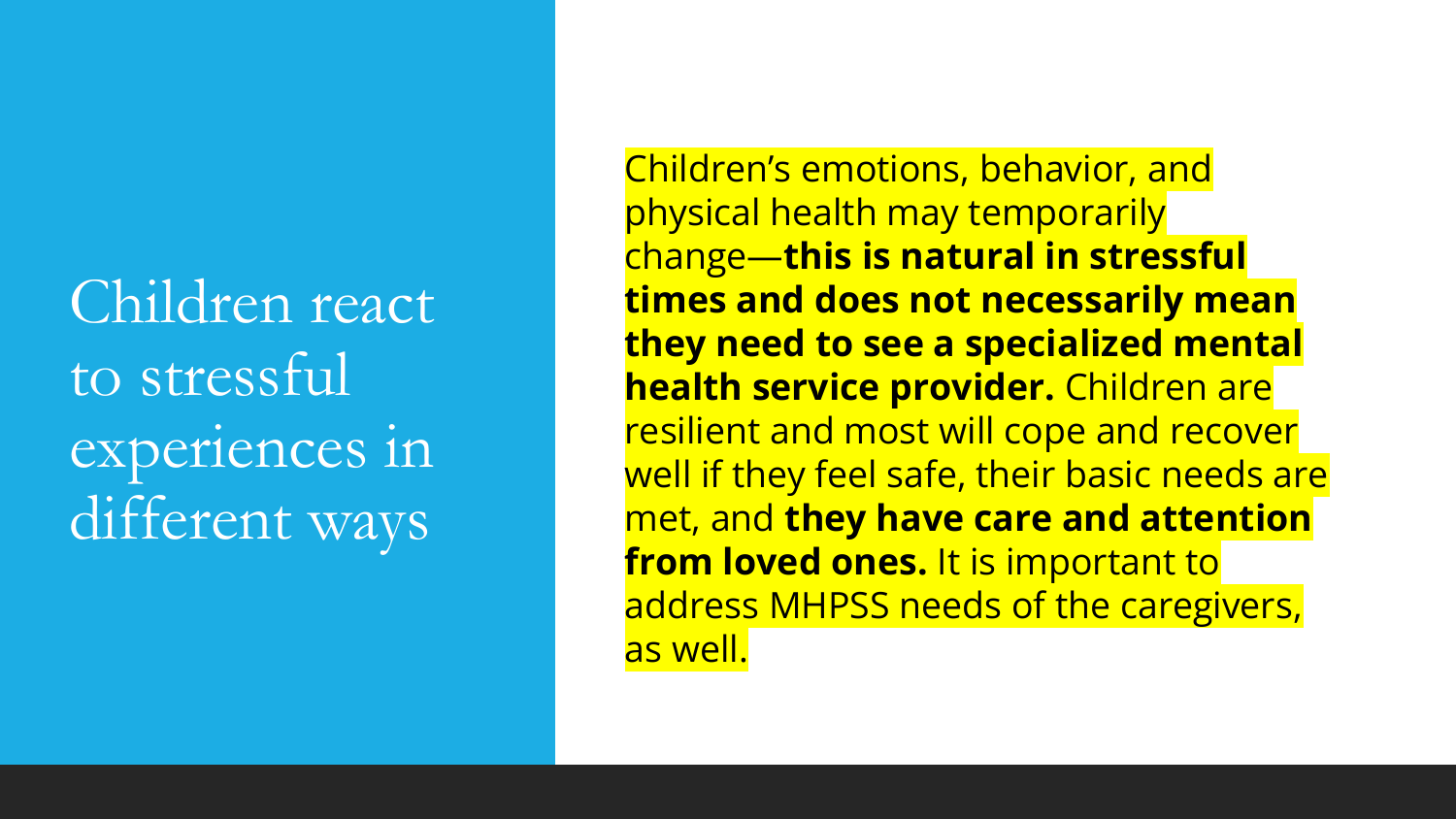Do not ask people about what they have experienced unless they want to talk about it themselves

Try not to provoke people to share events that may be painful. **Asking about life before the war** may be helpful in linking people to their non-refugee identities and their values, **which they can then apply in their current situation.** This may also help stoke the hope that they will eventually return to the roles and places dear to them.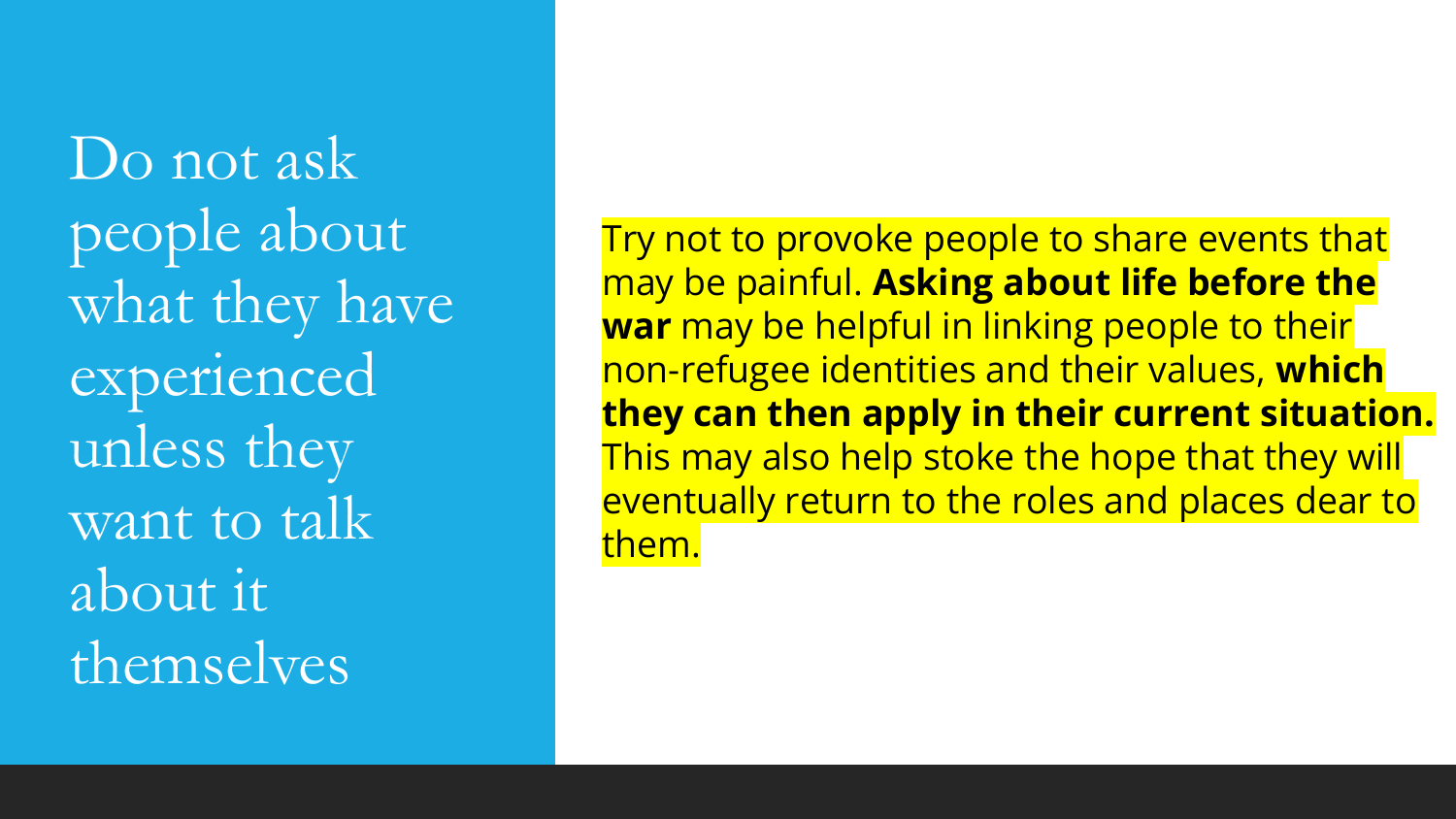Consider the needs of people with pre-existing mental health conditions

People with pre-existing mental health conditions are at **risk of relapse or deterioration**, given the added stressors and often limited access to prescribed psychotropic medications. Risk is especially high for people in psychiatric hospitals or other institutions. It is important that **people taking medication for mental health conditions can continue with their treatment**. An MHPSS response helps to facilitate that as far as possible.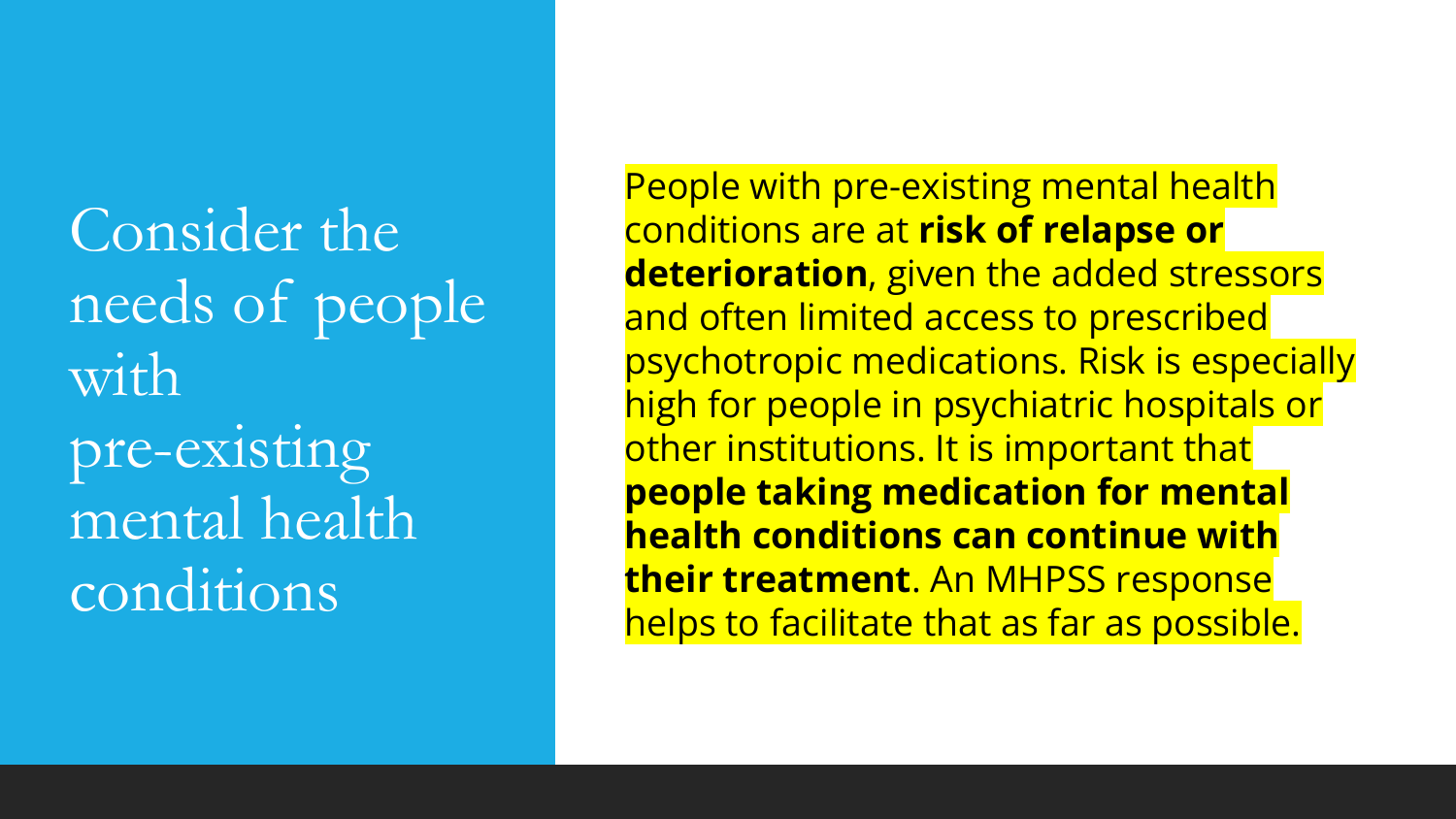Acknowledge and strengthen the agency of refugees and build on their capacity

**Few refugees will develop clinically significant mental health issues.** Positive outcomes for mental health and psychosocial wellbeing can be reached through **strong social and community support, social cohesion and by fostering conditions that allow resilience.** It is not sufficient to merely 'identify and refer' cases.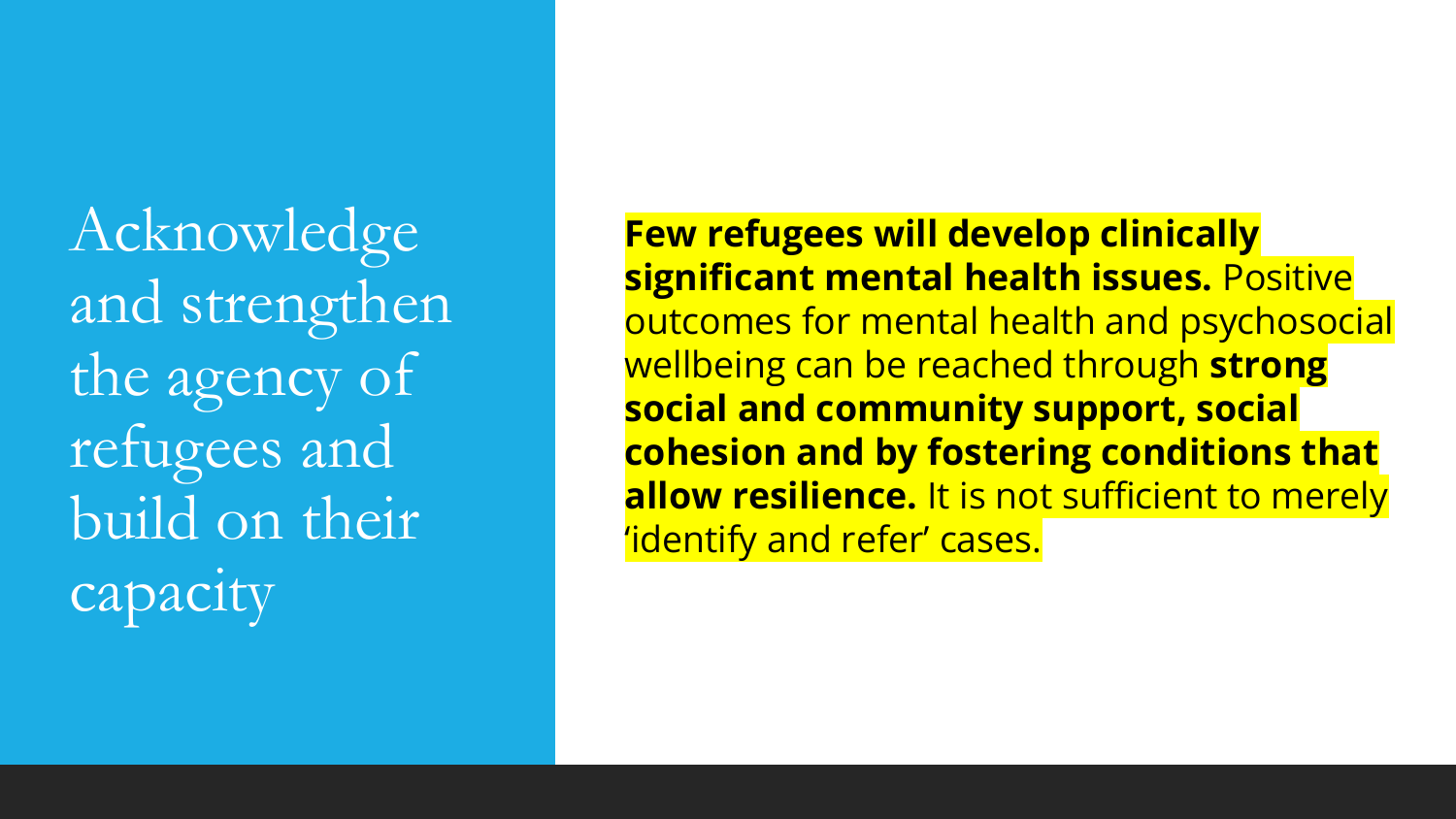**Do not pathologize stress reactions.** Instead, normalize these reactions and emphasize resilience and coping (while referring the minority that need specialized mental health care for the appropriate services).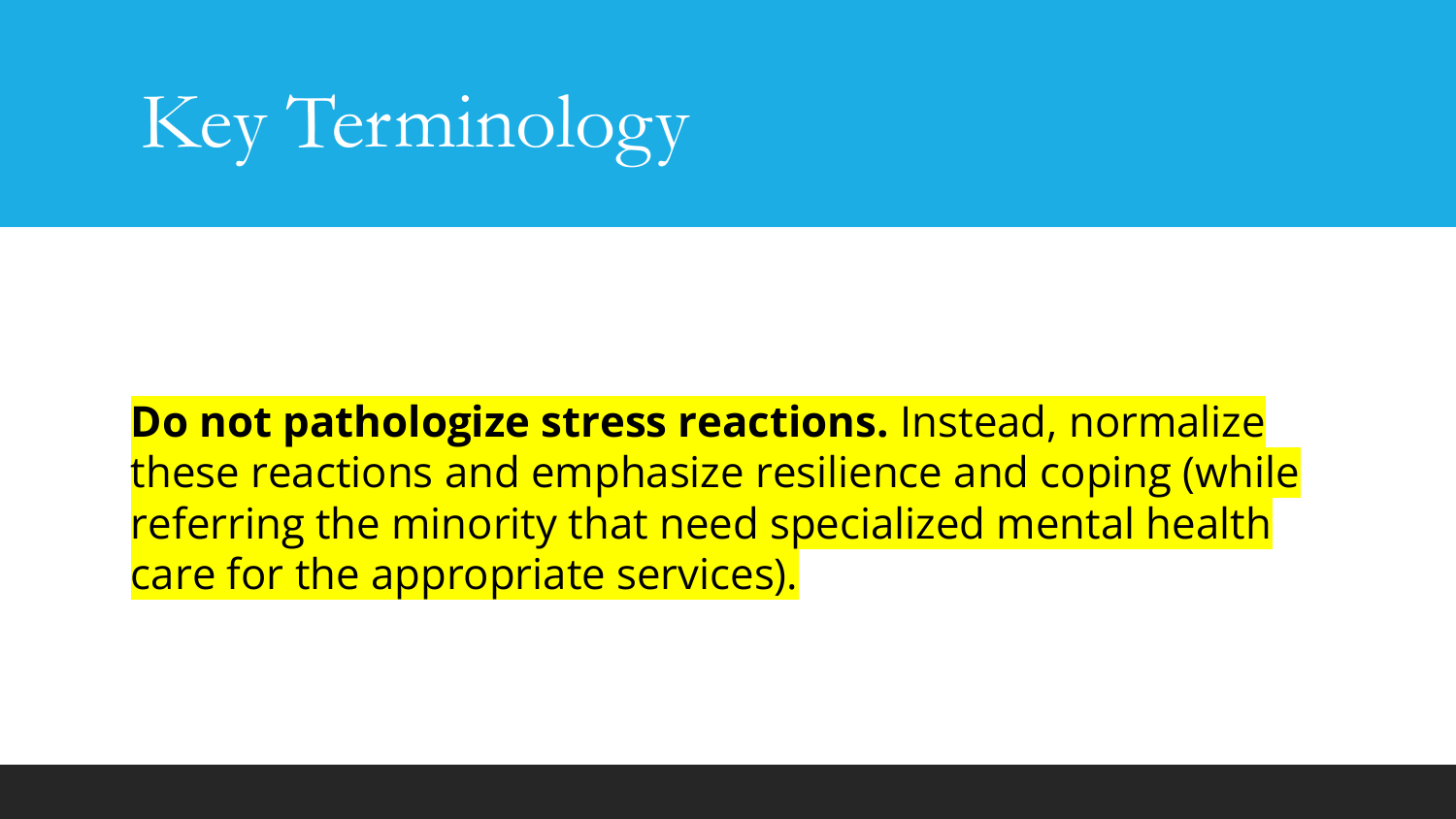#### **INSTEAD OF**

#### **TRAUMA**



**DISTRESS**

**ANGUISH**

**TORMENTED**

**PSYCHOLOGICAL AND SOCIAL PROBLEMS or EFFECTS or DIFFICULTIES**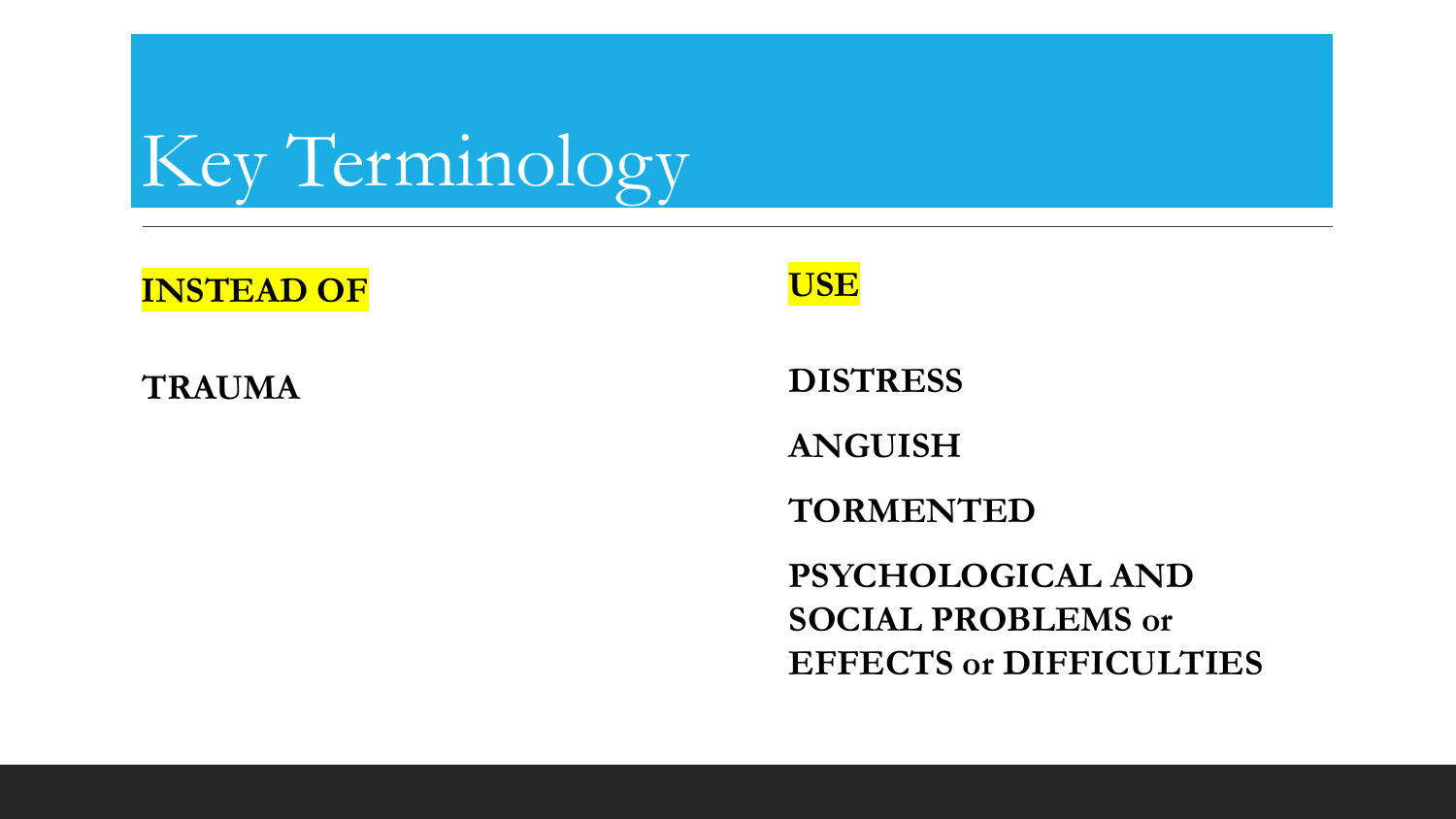#### **INSTEAD OF**

#### **TRAUMATIC EVENTS**



**ADVERSE EVENTS ADVERSITY TERRIFYING LIFE-THREATENING HORRIFIC EVENTS**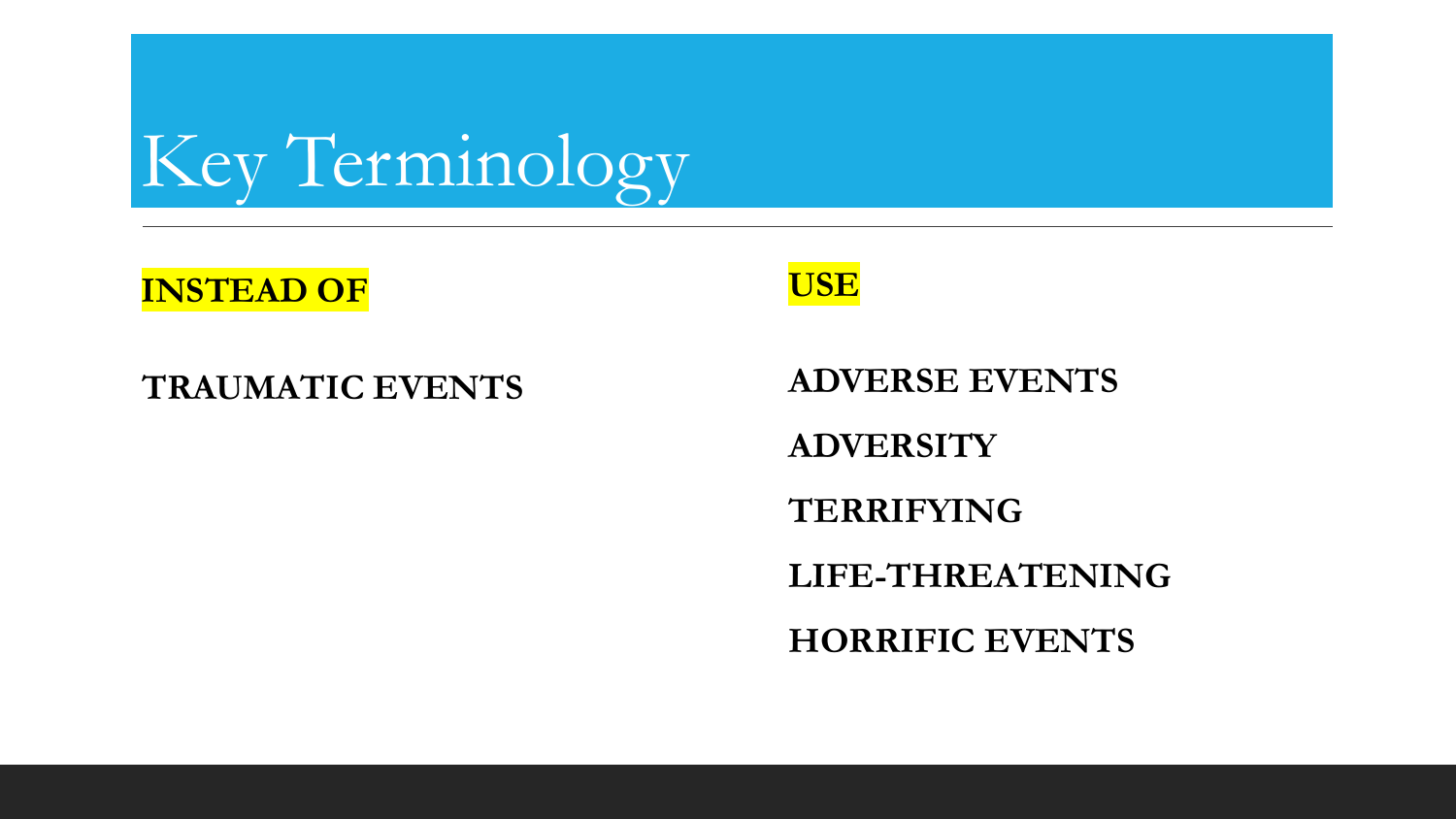#### **INSTEAD OF**

#### **TRAUMATIZED PEOPLE**

#### **USE**

#### **SEVERELY DISTRESSED PEOPLE SIGNS OF DISTRESS**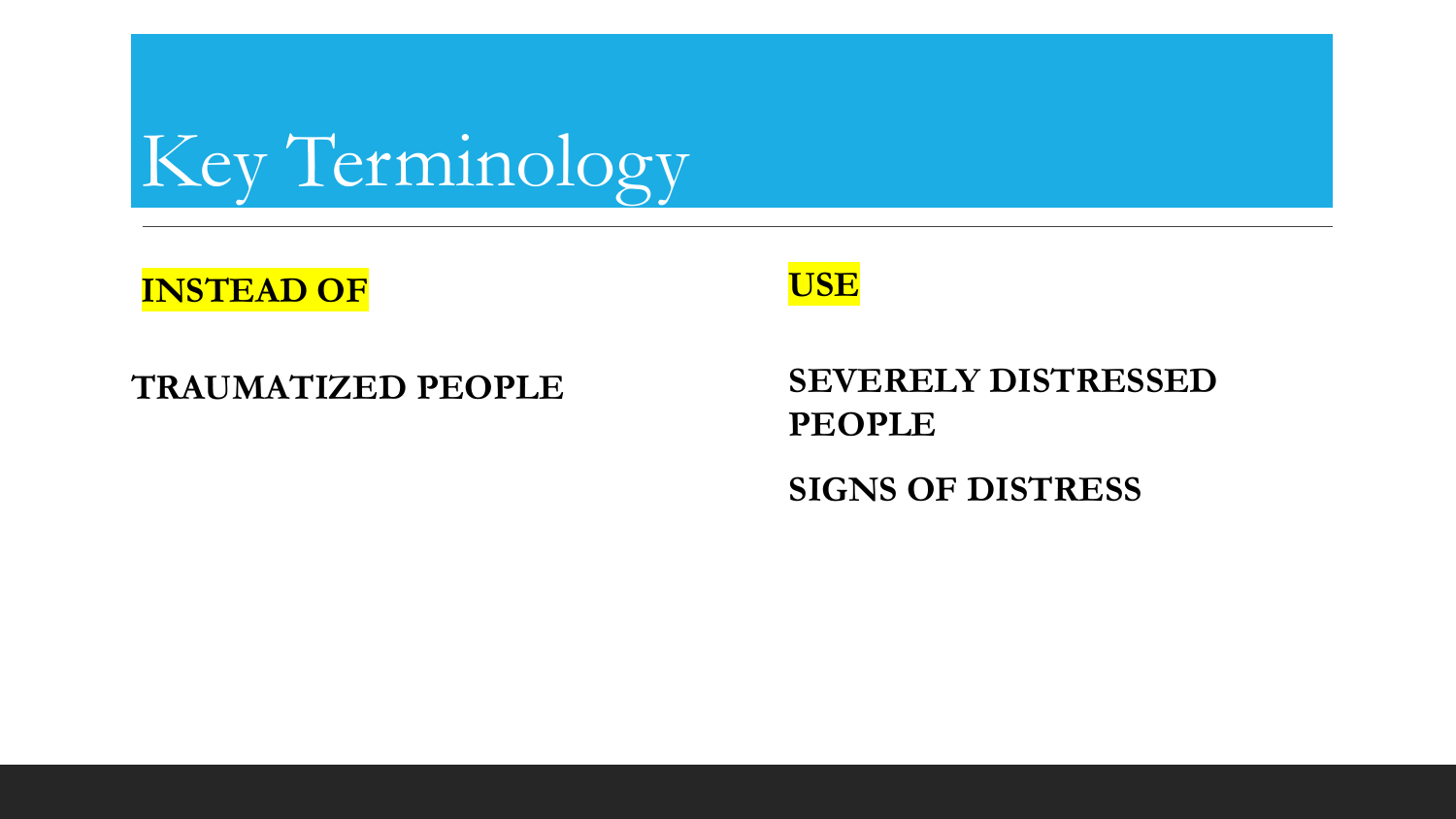

#### **USE**

#### **THERAPY**

#### **PSYCHOTHERAPY**

**COUNSELING to describe activities in non-clinical settings**

#### **STRUCTURED ACTIVITIES**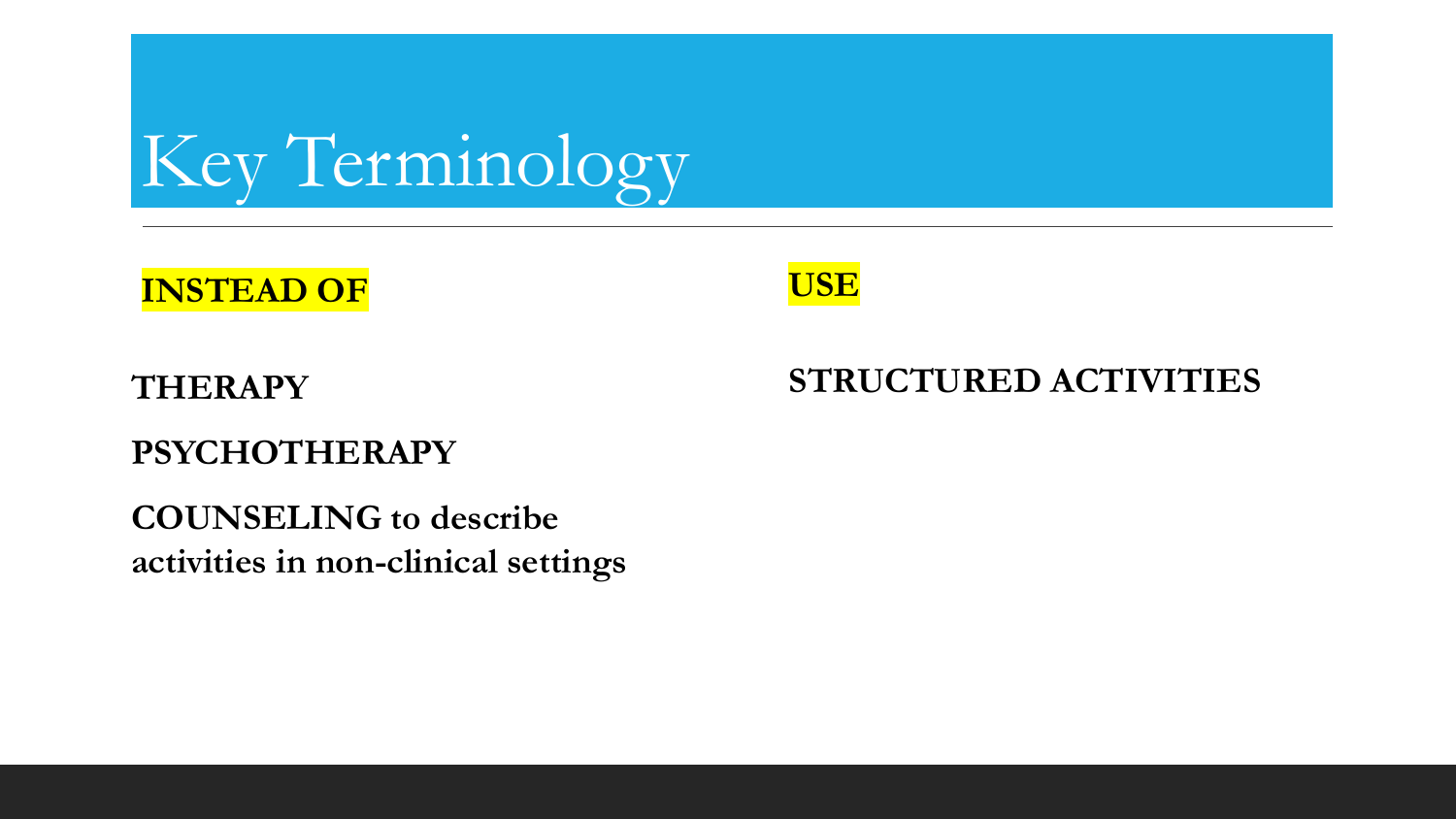#### **INSTEAD OF**

### **MENTAL DISABILITY MENTAL ILLNESS**

**MENTAL DISORDER**



#### **MENTAL HEALTH CONDITION and/or PSYCHOSOCIAL DISABILITY**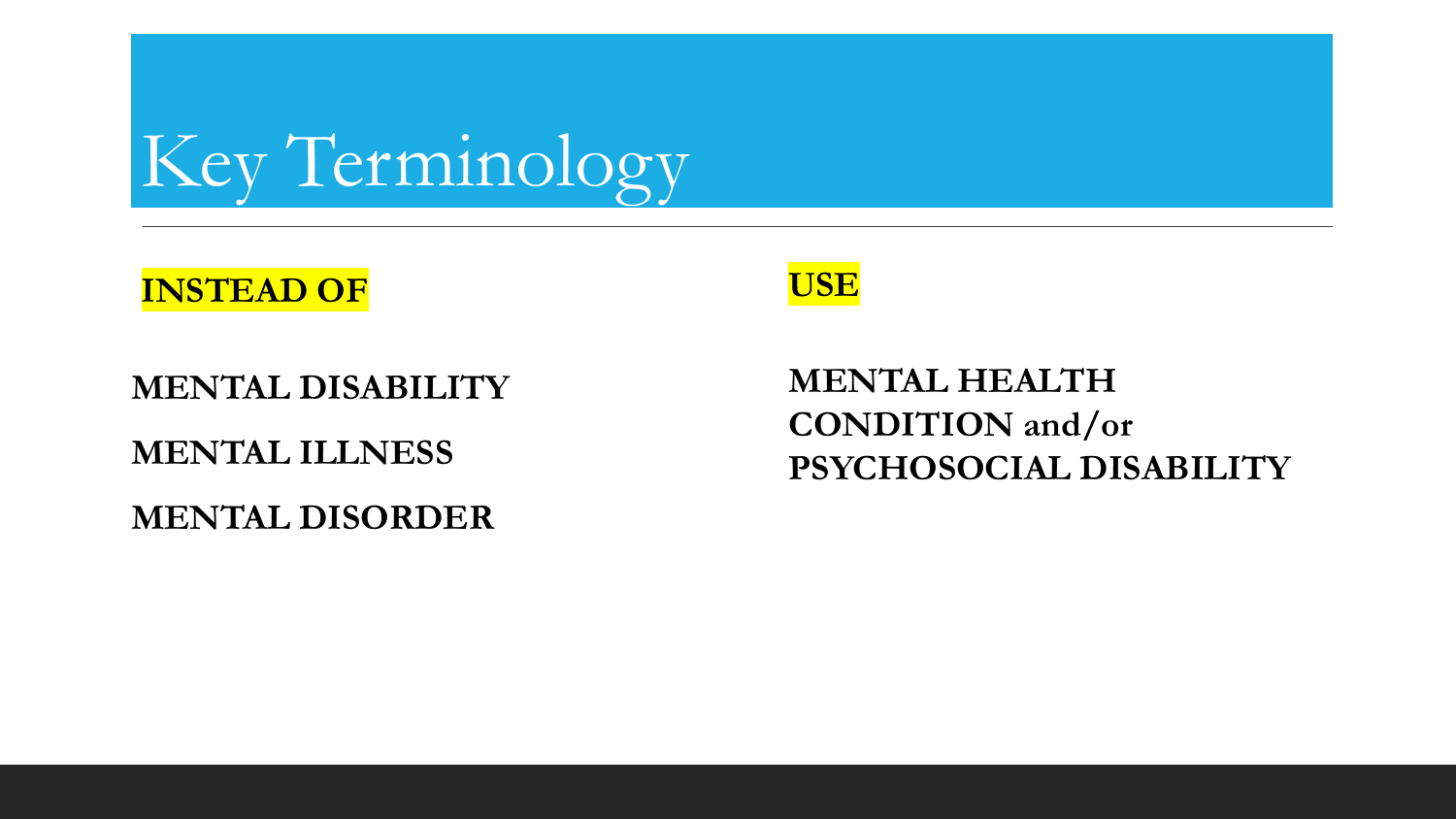

#### **IASC Guidelines for MHPSS in Emergency Settings –**

https://interagencystandingcommittee.org/ system/files/2020-11/IASC%20Guidelines% 20on%20Mental%20Health%20and%20Psy chosocial%20Support%20in%20Emergency %20Settings%20%28English%29.pdf

#### **WHO fact sheet on mental health in emergencies –**

https://www.who.int/news-room/fact-sheet s/detail/mental-health-in-emergencies

#### **Advocacy package. IASC Guidelines for MHPSS in Emergency Settings –**

https://interagencystandingcommittee.org/ system/files/1304936629-UNICEF-Advocacy -april29-Enghlish.pdf

**Mental Health and Psychosocial Support Minimum Service Package**

https://mhpssmsp.org/en

Poland **MHPSS Technical** Working Group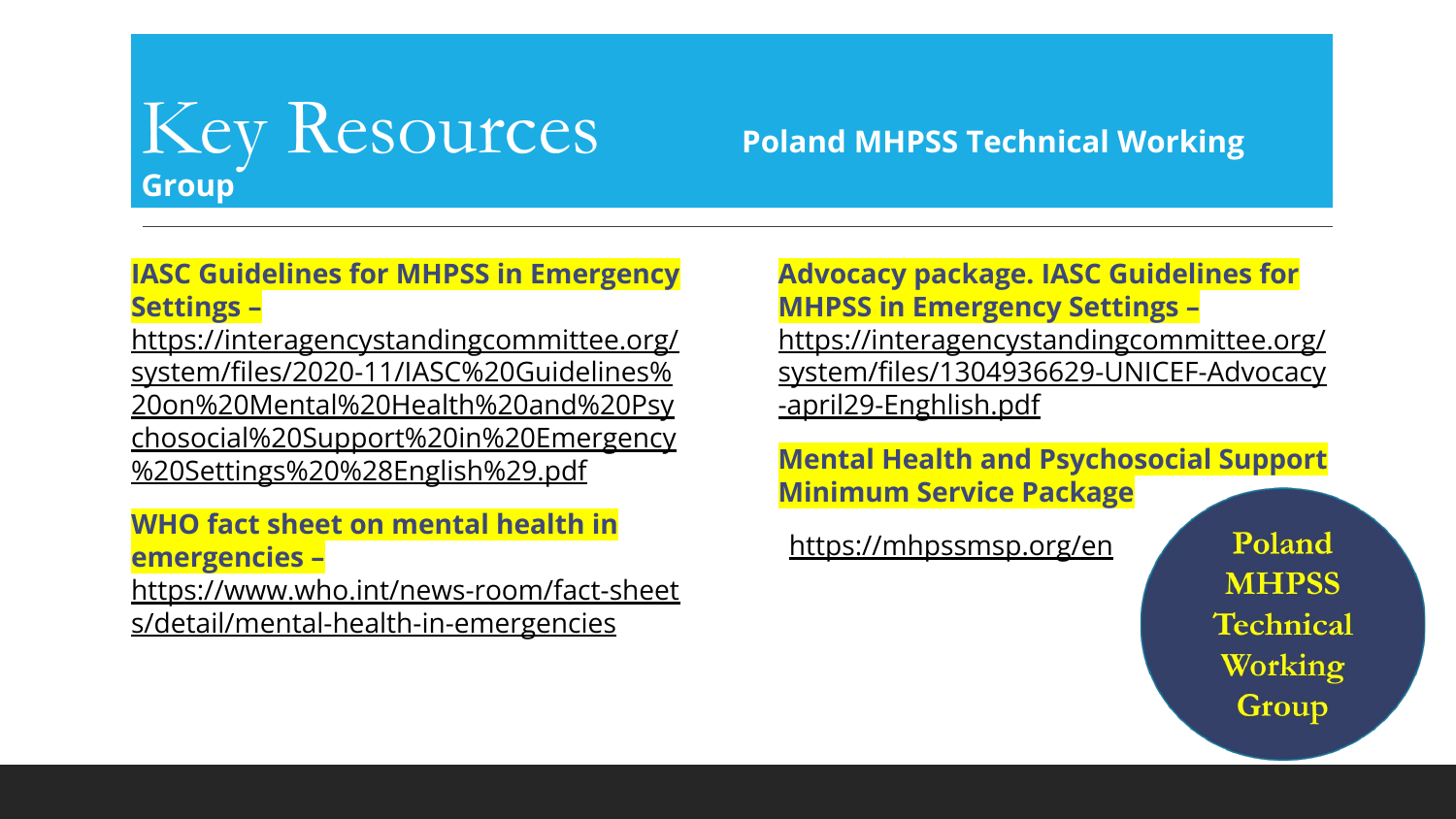### How to Utilize this document?

### **Communications**

- ❖ **Social media news updates**
- ❖ **Refugee stories on the spot**
- ❖ **Country operational updates**
- ❖ **Reports published externally**
- ❖ **Talking points of spokespeople**

#### **Programs**

- ❖ **Proposal needs overview**
- ❖ **Proposals: HR composition, budget allocation**
- ❖ **Training and supervision for MHPSS staff**
- ❖ **Induction briefing for all staff**